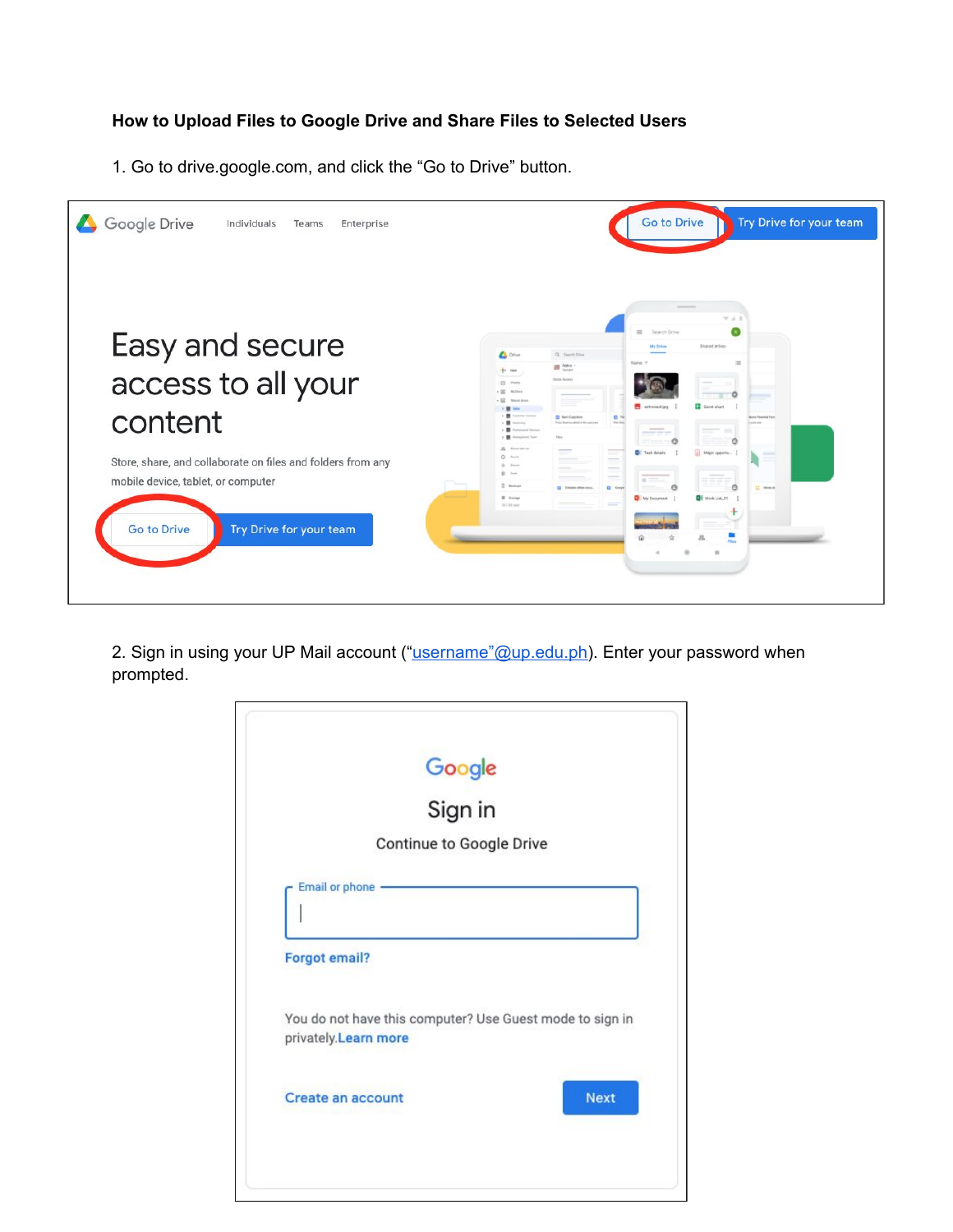## 3. You will now be in your Google Drive.

|                                            | Drive                           | Q Search in Drive  |       | $\mathbf{v}$  | $\odot$<br>ఴ<br>$\mathbf{}$ |   | <b>SERVISEREY</b><br>PHILAPPORE |        |
|--------------------------------------------|---------------------------------|--------------------|-------|---------------|-----------------------------|---|---------------------------------|--------|
| ÷                                          | New                             | My Drive $\sim$    |       |               |                             | H | $\odot$                         | 回      |
| $\odot$                                    | Priority                        | Name 个             | Owner | Last modified | File size                   |   |                                 | o      |
| $\frac{1}{2}$                              | <b>My Drive</b>                 | <b>Prop</b>        |       |               |                             |   |                                 | Ø      |
| $\blacktriangleright$ $\boxed{\triangleq}$ | Shared drives                   | <b>B</b>           |       |               |                             |   |                                 |        |
|                                            | $\sum_{k=1}^{n}$ Shared with me | Œ                  |       |               |                             |   |                                 | $^{+}$ |
| $\odot$                                    | Recent                          | <b>Controlling</b> |       |               |                             |   |                                 |        |
| ☆                                          | Starred                         | <b>The Co</b>      |       |               |                             |   |                                 |        |
| 画                                          | Trash                           | E                  |       |               |                             |   |                                 |        |
| ⌒                                          | Storage                         | n                  |       |               |                             |   |                                 |        |
|                                            | 227.5 GB used                   |                    |       |               |                             |   |                                 |        |

## 4. Click the "New" button with the Plus sign.

|                                                                                                  | Drive           | Q Search in Drive |       | $\circledcirc$<br>$\overline{\mathbf{v}}$ | ఴ<br>$\frac{1}{1000}$ |           | $\begin{array}{c}\n\bullet \\ \bullet \\ \bullet \\ \bullet \\ \bullet\n\end{array}$ |              |
|--------------------------------------------------------------------------------------------------|-----------------|-------------------|-------|-------------------------------------------|-----------------------|-----------|--------------------------------------------------------------------------------------|--------------|
|                                                                                                  | New             | My Drive $\sim$   |       |                                           |                       | <b>HH</b> | $\odot$                                                                              | $\boxed{51}$ |
| $\odot$                                                                                          | Priority        | Name 个            | Owner | Last modified                             | File size             |           |                                                                                      | $\mathbf{Q}$ |
| $\overline{\bullet}$                                                                             | <b>My Drive</b> | <b>Barnett</b>    |       |                                           |                       |           |                                                                                      | Ø            |
| $\blacktriangleright$ $\frac{\color{red}\mathsf{L}\mathsf{L}}{\color{blue}\mathsf{L}\mathsf{L}}$ | Shared drives   | a.                |       |                                           |                       |           |                                                                                      |              |
| $\sum_{i=1}^{n}$                                                                                 | Shared with me  | Œ                 |       |                                           |                       |           |                                                                                      | $^{+}$       |
| $\odot$                                                                                          | Recent          | <b>B</b>          |       |                                           |                       |           |                                                                                      |              |
| ☆                                                                                                | Starred         | <b>Part</b>       |       |                                           |                       |           |                                                                                      |              |
| 回                                                                                                | Trash           | $\Box$            |       |                                           |                       |           |                                                                                      |              |
| ⌒                                                                                                | Storage         | a.                |       |                                           |                       |           |                                                                                      |              |
|                                                                                                  | 227.5 GB used   |                   |       |                                           |                       |           |                                                                                      |              |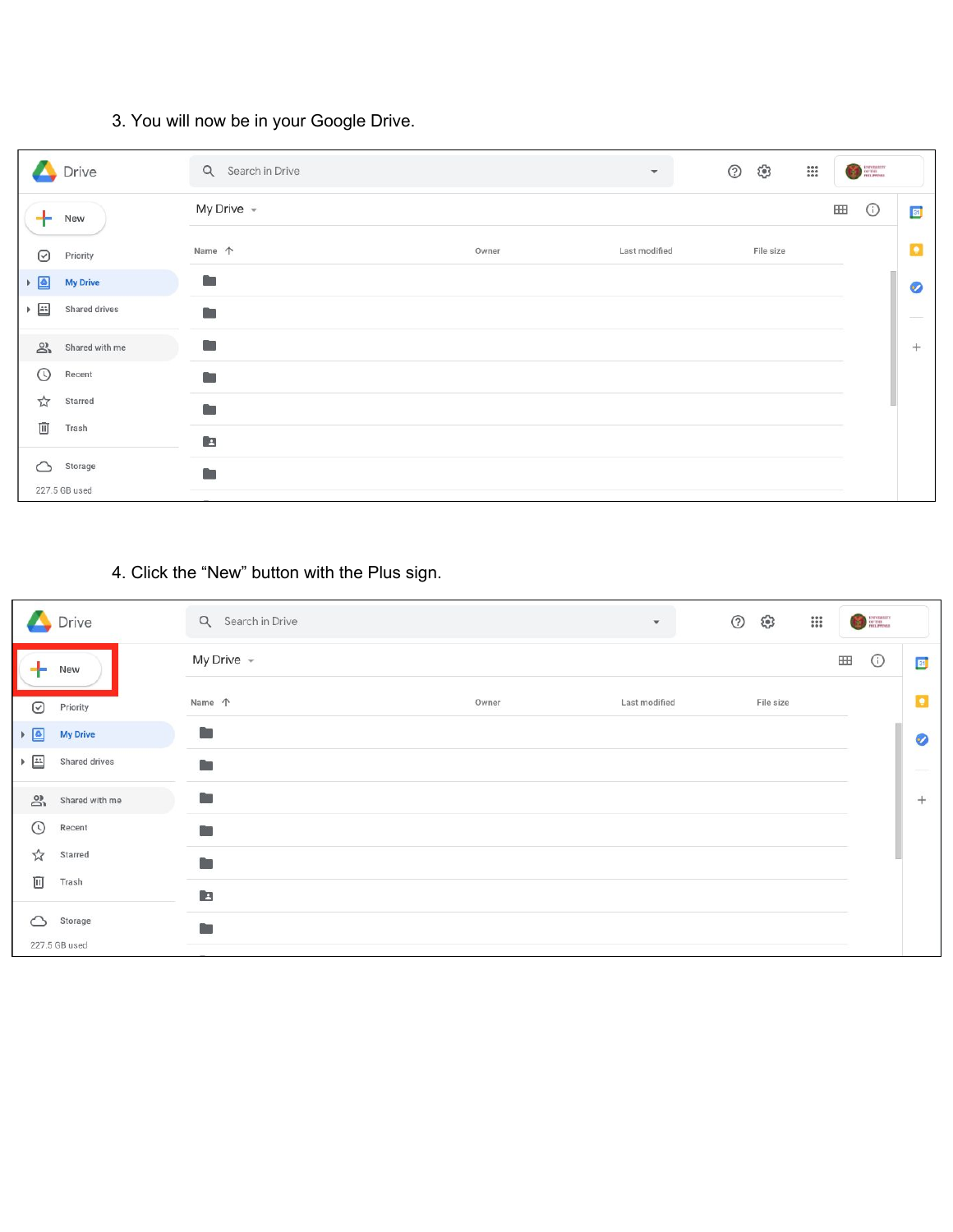## 5. Click "File Upload"

| Drive                                      | Q                        | Search in Drive | ▼ | $\mathbf{}$<br>⊚<br>ස |
|--------------------------------------------|--------------------------|-----------------|---|-----------------------|
| Folder<br>ন<br>File upload<br>$\mathbb{E}$ | ē,<br>$\mathbf{v}$       |                 |   | Last modified         |
| Folder upload<br>$\boxed{+}$               |                          |                 |   |                       |
| F<br>Google Docs                           | $\overline{\phantom{a}}$ |                 |   |                       |
| ŧ<br>Google Sheets                         | $\overline{\phantom{a}}$ |                 |   |                       |
| Google Slides<br>с                         | $\overline{ }$           |                 |   |                       |
| $\equiv$<br>Google Forms                   | $\overline{ }$           |                 |   |                       |
| More                                       | $\overline{ }$           |                 |   |                       |
| 回<br>Trash                                 | E                        |                 |   |                       |
| Storage                                    |                          |                 |   |                       |

6. You will be asked to select the file/s saved in your computer that you want to upload into Google Drive. Click on the file/s, and then click "Open" or "Select" or for the upload to begin.

| ≡∽                         | Desktop - iCloud        | $\hat{\cdot}$       | Q Search                             |               |
|----------------------------|-------------------------|---------------------|--------------------------------------|---------------|
| <b>Favorites</b>           | iCloud storage is full. |                     | Upgrade                              | Learn More    |
| Recents                    | Name                    |                     | <b>Date Modified</b><br>$\checkmark$ | Size          |
| $\frac{X}{Y}$ Applications | $\blacksquare$ 5        | △                   | Today at 11:48 AM                    | <b>147 KB</b> |
| <b>Desktop</b>             | $= 4$                   | △                   | Today at 11:43 AM                    | <b>162 KB</b> |
|                            | $\equiv$ 3              | △                   | Today at 11:42 AM                    | <b>162 KB</b> |
| Documents                  | $= 1$                   | $\circlearrowright$ | Today at 11:27 AM                    | <b>171 KB</b> |
| -                          | $\blacksquare$ 2        | △                   | Today at 11:25 AM                    | <b>133 KB</b> |
| <b>O</b> Downloads         | 疆                       |                     | Oct 8, 2019 at 3:46 PM               | 29 bytes      |
|                            |                         |                     |                                      |               |
| ▅                          |                         |                     |                                      |               |
| E                          |                         |                     |                                      |               |
| E                          |                         |                     |                                      |               |
|                            |                         |                     |                                      |               |
| iCloud                     |                         |                     |                                      |               |
| <b>S</b> iCloud Drive      |                         |                     |                                      |               |
|                            |                         |                     |                                      |               |
| Tags                       |                         |                     |                                      |               |
| Red                        |                         |                     |                                      |               |
|                            |                         |                     |                                      |               |
| Options                    |                         |                     | Cancel                               | Open          |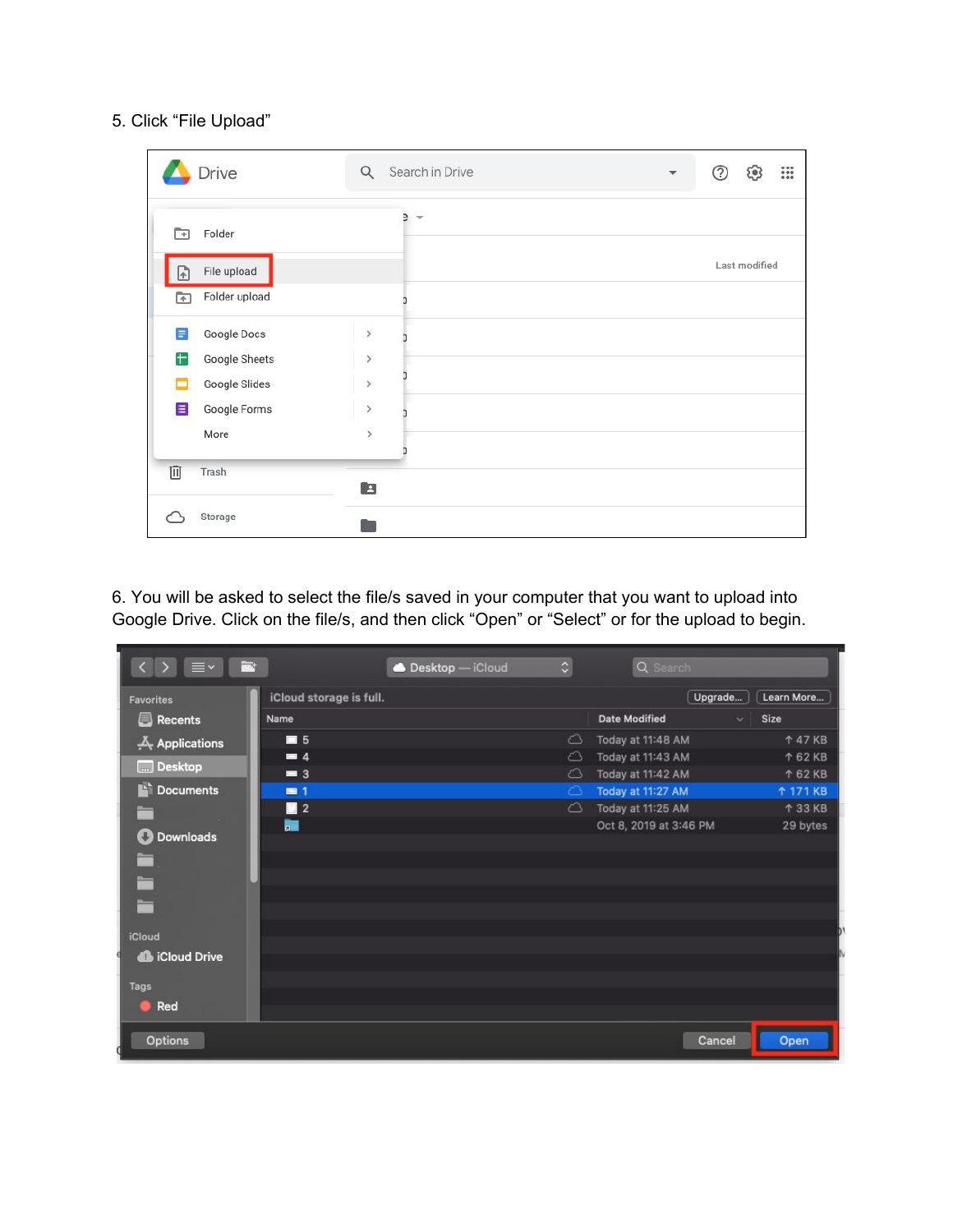7. A tracker/notification found at the bottom of the page will let you know when the file is done being uploaded.

|                                                                                   | Drive           | Q Search in Drive    | ▼     | ఴ<br>$\circledcirc$ | $\mathbb{S}^*$ | $\begin{picture}(20,20) \put(0,0){\vector(0,1){30}} \put(15,0){\vector(0,1){30}} \put(15,0){\vector(0,1){30}} \put(15,0){\vector(0,1){30}} \put(15,0){\vector(0,1){30}} \put(15,0){\vector(0,1){30}} \put(15,0){\vector(0,1){30}} \put(15,0){\vector(0,1){30}} \put(15,0){\vector(0,1){30}} \put(15,0){\vector(0,1){30}} \put(15,0){\vector(0,1){30}} \put(15,0){\vector(0$ | $\boxed{\text{s}}$ |
|-----------------------------------------------------------------------------------|-----------------|----------------------|-------|---------------------|----------------|-----------------------------------------------------------------------------------------------------------------------------------------------------------------------------------------------------------------------------------------------------------------------------------------------------------------------------------------------------------------------------|--------------------|
| $+$                                                                               | New             | My Drive $\sim$      |       |                     | Œ              | $\odot$                                                                                                                                                                                                                                                                                                                                                                     | $\boxed{31}$       |
| $\odot$                                                                           | Priority        | Name 个               | Owner | Last modified       |                |                                                                                                                                                                                                                                                                                                                                                                             | O                  |
| $\bullet$<br>Þ.                                                                   | <b>My Drive</b> | SAMPLE FILE.pdf<br>m |       |                     |                |                                                                                                                                                                                                                                                                                                                                                                             | $\bullet$          |
| $\blacktriangleright$ $\frac{\blacktriangle\mathbb{L}}{\blacktriangle\mathbb{L}}$ | Shared drives   | $\Box$<br>m          |       |                     |                |                                                                                                                                                                                                                                                                                                                                                                             |                    |
| $\overline{\mathbb{S}}$                                                           | Shared with me  |                      |       |                     |                |                                                                                                                                                                                                                                                                                                                                                                             | $^{+}$             |
| $\odot$                                                                           | Recent          | E                    |       |                     |                |                                                                                                                                                                                                                                                                                                                                                                             |                    |
| ☆                                                                                 | Starred         | n                    |       |                     |                |                                                                                                                                                                                                                                                                                                                                                                             |                    |
| 回                                                                                 | Trash           | E                    |       |                     |                |                                                                                                                                                                                                                                                                                                                                                                             |                    |
| △                                                                                 | Storage         | E                    |       |                     |                |                                                                                                                                                                                                                                                                                                                                                                             |                    |
|                                                                                   | 227.5 GB used   | E                    |       |                     |                |                                                                                                                                                                                                                                                                                                                                                                             |                    |
|                                                                                   |                 | E                    |       |                     |                |                                                                                                                                                                                                                                                                                                                                                                             |                    |
|                                                                                   |                 | E                    |       |                     |                |                                                                                                                                                                                                                                                                                                                                                                             |                    |
|                                                                                   |                 | E                    |       |                     |                |                                                                                                                                                                                                                                                                                                                                                                             |                    |
|                                                                                   |                 | m                    |       |                     |                |                                                                                                                                                                                                                                                                                                                                                                             |                    |
|                                                                                   |                 | $\Box$               |       | 1 upload complete   |                | $\checkmark$                                                                                                                                                                                                                                                                                                                                                                | $\times$           |
|                                                                                   |                 | $\Box$               | PDF   | SAMPLE FILE.pdf     |                |                                                                                                                                                                                                                                                                                                                                                                             | ◙                  |

8. To share the file/s with specific people/users only, select the file. Then, click the "Share" icon (icon of a person and a plus sign) found at the top of the bar.

|                         | Drive          | $\alpha$                      | $\times$<br>$\overline{\phantom{a}}$ | త్రి<br>$^{\circledR}$ | $\frac{1}{100}$                                                                           | UNIVERSITY<br>OF THE<br>FHILIPPINES |
|-------------------------|----------------|-------------------------------|--------------------------------------|------------------------|-------------------------------------------------------------------------------------------|-------------------------------------|
| ÷                       | New            | Search results                | $\mathbb{S}^+$<br>G                  | Ū<br>$\circledcirc$    | $\begin{array}{c} \bullet & \bullet & \bullet \\ \bullet & \bullet & \bullet \end{array}$ | $\odot$<br>田                        |
| ☑                       | Priority       | Name                          |                                      |                        | Last modified                                                                             |                                     |
| $\triangleright$ $\Box$ | My Drive       | <b>SAMPLE FILE.pdf</b><br>PDF |                                      | Oct 21, 2020           |                                                                                           |                                     |
|                         | Shared drives  |                               |                                      |                        |                                                                                           |                                     |
| వి                      | Shared with me |                               |                                      |                        |                                                                                           |                                     |
| ↷                       | Recent         |                               |                                      |                        |                                                                                           |                                     |
| ☆                       | Starred        |                               |                                      |                        |                                                                                           |                                     |
| Ū                       | Trash          |                               |                                      |                        |                                                                                           |                                     |
|                         | Storage        |                               |                                      |                        |                                                                                           |                                     |
|                         | 227.5 GB used  |                               |                                      |                        |                                                                                           |                                     |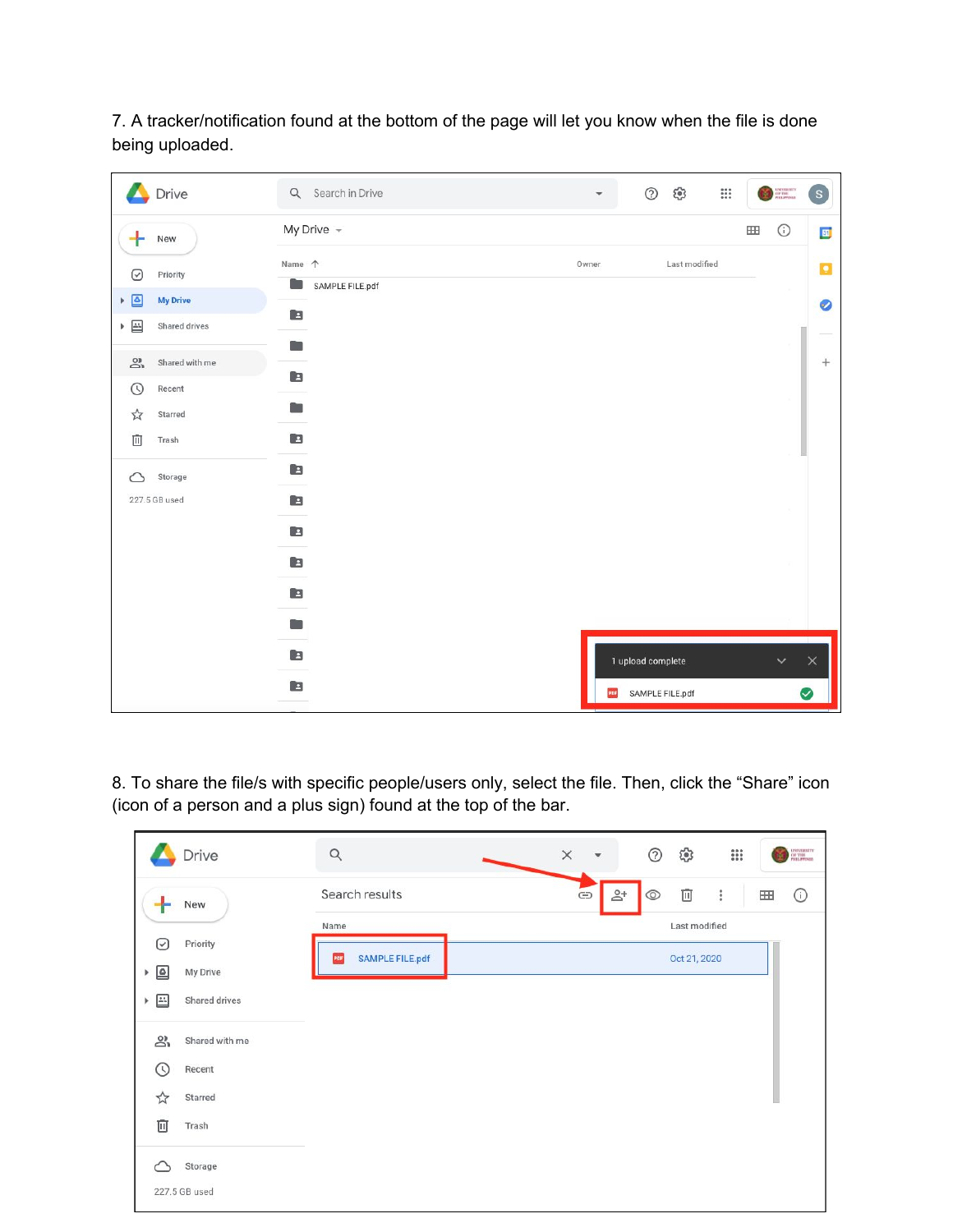9. In the box, type the UP Mail addresses or emails of the persons you want to share the file with.

| Share with people and groups<br>$\mathbf{2}^*$                                                       |                  |
|------------------------------------------------------------------------------------------------------|------------------|
| Add people and groups                                                                                |                  |
| User's Name (you)<br>username@up.edu.ph                                                              | Owner            |
| <b>Send feedback to Google</b>                                                                       | Done             |
| Get link<br>$\ominus$                                                                                |                  |
| Restricted Only people added can open with this link<br>Change link to University of the Philippines | <b>Copy link</b> |

10. You can then assign the level of access for each person. Only the "Editor" access will allow the other users to modify the file. Make sure the "Notify people" box is checked, so the recipients will receive email notifications that you have shared a file with them. Then, click send.

| Share with people and groups<br>← | తి                            |
|-----------------------------------|-------------------------------|
| User 1<br>$\times$                | Editor -                      |
| Notify people<br>Message          | Viewer<br>Commenter<br>Editor |
| SAMPLE FILE.pdf<br>PDF            |                               |
| <b>Send feedback to Google</b>    | Send<br>Cancel                |